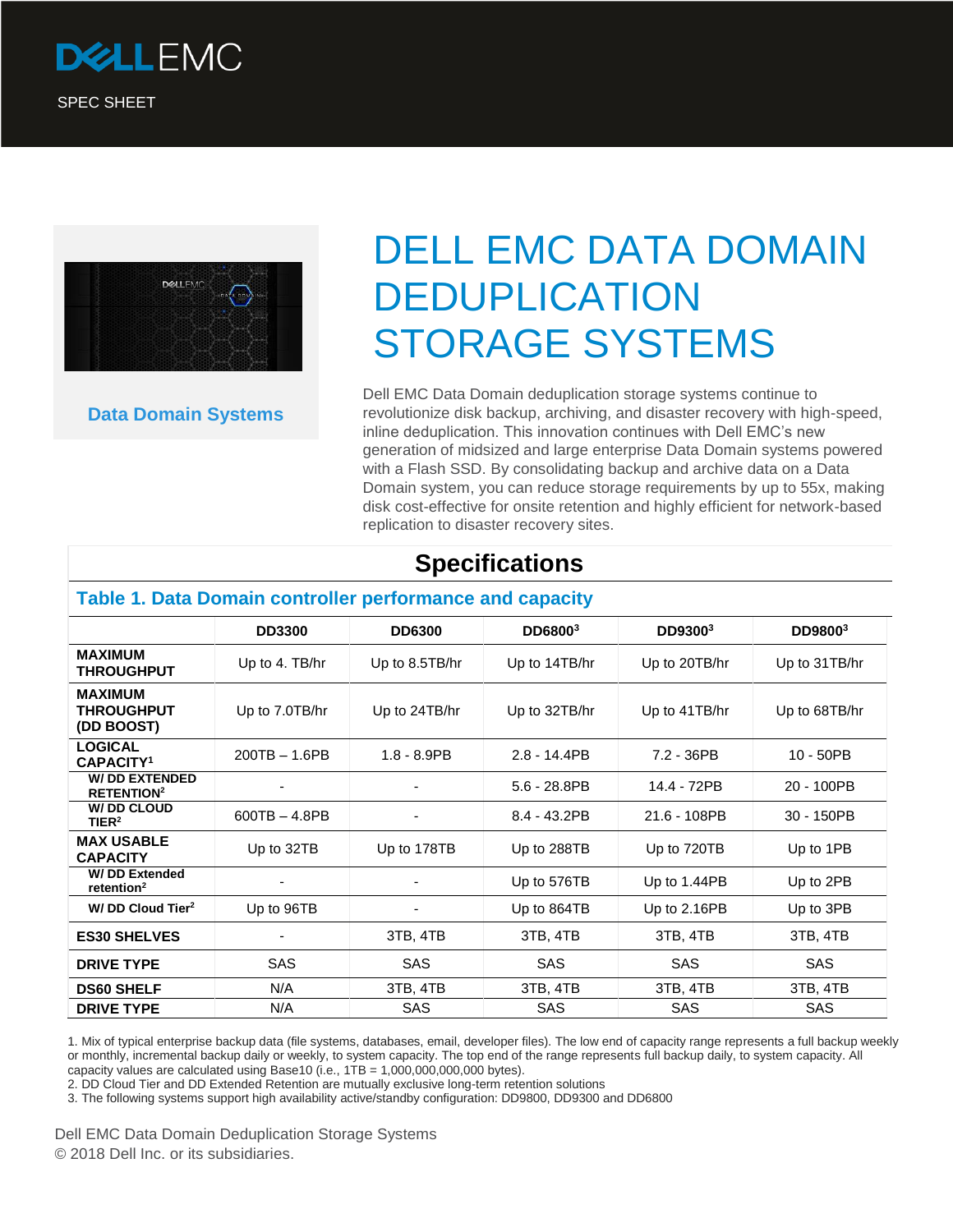|                                                            | <b>DD3300</b>                                                                                                   | <b>DD6300</b>                                                                                                         | <b>DD6800</b>                                                                                                         | <b>DD9300</b>                                                                                                         | <b>DD9800</b>                                                                                                         |
|------------------------------------------------------------|-----------------------------------------------------------------------------------------------------------------|-----------------------------------------------------------------------------------------------------------------------|-----------------------------------------------------------------------------------------------------------------------|-----------------------------------------------------------------------------------------------------------------------|-----------------------------------------------------------------------------------------------------------------------|
| <b>BUILT-IN</b><br><b>NETWORKING</b>                       | 1x Mgm't port                                                                                                   | 1x Mgm't port<br>1x monitor port                                                                                      | 1x Mgm't port<br>1x monitor port                                                                                      | 1x Mgm't port<br>1x monitor port                                                                                      | 1x Mgm't port                                                                                                         |
|                                                            | 4x 10G Base-T                                                                                                   | 4x 10G Base-T                                                                                                         | 4x 10G Base-T                                                                                                         | 4x 10G Base-T                                                                                                         | 4x 10G Base-T                                                                                                         |
| <b>OPTIONAL</b><br><b>NETWORKING W/</b><br><b>IO CARDS</b> | The 10GBase-T<br>card can auto-<br>negotiate down to<br>support 1GbE<br>Up to single dual-<br>port 10GbE SLICs: | The 10GBase-T<br>card can auto-<br>negotiate down to<br>support 1GbE<br>Up to 4x quad-port<br>10GbE SLICs:<br>Optical | The 10GBase-T<br>card can auto-<br>negotiate down to<br>support 1GbE<br>Up to 4x quad-port<br>10GbE SLICs:<br>Optical | The 10GBase-T<br>card can auto-<br>negotiate down to<br>support 1GbE<br>Up to 4x quad-port<br>10GbE SLICs:<br>Optical | The 10GBase-T<br>card can auto-<br>negotiate down to<br>support 1GbE<br>Up to 4x quad-port<br>10GbE SLICs:<br>Optical |
|                                                            | Optical<br>Single quad-port<br>16Gbps FC HBA                                                                    | Up to $4 \times$ quad-<br>port 10GBaseT<br>SLICs (SLIC 1<br>inclusive)                                                | Up to $4 \times$ quad-<br>port 10GBaseT<br>SLICs (SLIC 1<br>inclusive)                                                | Up to $4 \times$ quad-<br>port 10GBaseT<br>SLICs (SLIC 1<br>inclusive)                                                | Up to $4 \times$ quad-<br>port 10GBaseT<br>SLICs (SLIC 1<br>inclusive)                                                |
|                                                            |                                                                                                                 | Up to 4 x dual<br>ported 16Gbps FC                                                                                    | Up to 4 x dual<br>ported 16Gbps FC                                                                                    | Up to $4 \times$ dual<br>ported 16Gbps FC                                                                             | Up to $4 \times$ dual<br>ported 16Gbps FC                                                                             |

# **Table 2. Data Domain physical specifications and environmentals**

|                                                                  | <b>DD3300</b>                                                             | <b>DD6300</b>                                                                      | <b>DD6800</b>                                                                      | <b>DD9300</b>                                                             | <b>DD9800</b>                                             |
|------------------------------------------------------------------|---------------------------------------------------------------------------|------------------------------------------------------------------------------------|------------------------------------------------------------------------------------|---------------------------------------------------------------------------|-----------------------------------------------------------|
| <b>WEIGHT (LBS)</b>                                              | 16 HDDs: 73 lbs                                                           | 7 HDD: 74 lbs<br>12 HDD: 82 lbs                                                    | 4 HDD / 2 SSD: 68<br>4 HDD / 4 SSD: 70                                             | 4 HDD / 5 SSD: 71<br>4 HDD / 8 SSD: 76                                    | 8 SSD: 112 lbs<br>15 SSD: 117 lbs                         |
| <b>DIMENSIONS</b>                                                | $17.1" \times 27.6" \times 3.5"$<br>2U EIA rack units                     | $19" \times 30.5" \times 3.4"$<br>2U EIA rack units                                | $19" \times 30.5" \times 3.4"$<br>2U EIA rack units                                | $19" \times 30.5" \times 3.4"$<br>2U EIA rack units                       | $19" \times 27.7" \times 6.8"$<br>4U EIA rack units       |
| <b>POWER</b><br>100-120/200-240V~,<br>50/60 HZ                   | 16 HDDs:<br>429 VA                                                        | 7 HDD / 1 or 2<br><b>SSD: 773 VA</b><br>12 HDD / 1 or 2<br><b>SSD: 773 VA</b>      | 4 HDD / 2 SSD:<br>794 VA<br>4 HDD / 4 SSD:<br>794 VA                               | 4 HDD / 5 SSD:<br>866VA<br>4 HDD / 8 SSD:<br>866 VA                       | 1887 VA<br>$(200-240 V)$                                  |
| <b>THERMAL RATING</b><br>(WATTS)                                 | 16HDDs:<br>425 Watts                                                      | 7 HDD / 1 or 2<br>SSD: 530 Watts<br>12 HDD / 1 or 2<br>SSD: 530 Watts              | 4 HDD / 2 SSD:<br>560 Watts<br>4 HDD / 4 SSD:<br>560 Watts                         | 4 HDD / 5 SSD:<br>645 Watts<br>4 HDD / 8 SSD:<br>645 Watts                | 1887 Watts                                                |
| <b>THERMAL RATING</b><br>(BTU/HR)                                | 16HDD <sub>s:</sub><br>1449                                               | 7 HDD / 1 or 2<br>SSD: 1808<br>12 HDD / 1 or 2<br>SSD: 1808                        | 4 HDD / 2 SSD :<br>1910<br>4 HDD / 4 SSD:<br>1910                                  | 4 HDD / 5 SSD:<br>2200<br>4 HDD / 8 SSD:<br>2200                          | 6118                                                      |
| <b>OPERATING</b><br><b>TEMPERATURE/</b><br>ALTITUDE <sup>5</sup> | 10 $\degree$ C to 35 $\degree$ C.<br>35°C at 3,117 ft                     | 10°C to 35°C.<br>35°C at 7,500 ft                                                  | 10 $\degree$ C to 35 $\degree$ C.<br>35°C at 7,500 ft                              | 10 $\degree$ C to 35 $\degree$ C.<br>35°C at 7,500 ft                     | 10 $\degree$ C to 35 $\degree$ C.<br>35°C at 7,500 ft     |
| <b>NON-OPERATING</b><br>(TRANSPORTATION)<br><b>TEMPERATURE</b>   | -40 $^{\circ}$ C to +65 $^{\circ}$ C<br>$(-40^{\circ}F to +149^{\circ}F)$ | -40 $^{\circ}$ C to +65 $^{\circ}$ C<br>$(-40^{\circ}F \text{ to } +149^{\circ}F)$ | -40 $^{\circ}$ C to +65 $^{\circ}$ C<br>$(-40^{\circ}F \text{ to } +149^{\circ}F)$ | -40 $^{\circ}$ C to +65 $^{\circ}$ C<br>$(-40^{\circ}F to +149^{\circ}F)$ | -40 $^{\circ}$ C to +65 $^{\circ}$ C<br>(-40°F to +149°F) |
| <b>OPERATING</b><br><b>HUMIDITY</b>                              | 20% to 80%<br>non-condensing                                              | 20% to 80%<br>non-condensing                                                       | 20% to 80%<br>non-condensing                                                       | 20% to 80%<br>non-condensing                                              | 20% to 80%<br>non-condensing                              |
| <b>OPERATION</b><br><b>ACOUSTIC NOISE</b><br>(SOUND POWER)       | LWAd: 7.8 bels                                                            | LWAd: 7.52 bels                                                                    | LWAd: 7.52 bels                                                                    | LWAd: 7.52 bels                                                           | LWAd: 7.52 bels                                           |
| <b>OPERATION</b><br><b>ACOUSTIC NOISE</b><br>(SOUND PRESSURE)    | LpAm: 67 db                                                               | LpAm: 67.6 db                                                                      | LpAm: 67.6 db                                                                      | LpAm: 67.6 db                                                             | LpAm: 56.4 db                                             |

5. Derate 1.1°C/1,000 ft above 7,500 ft to 10,000 ft

Dell EMC Data Domain Deduplication Storage Systems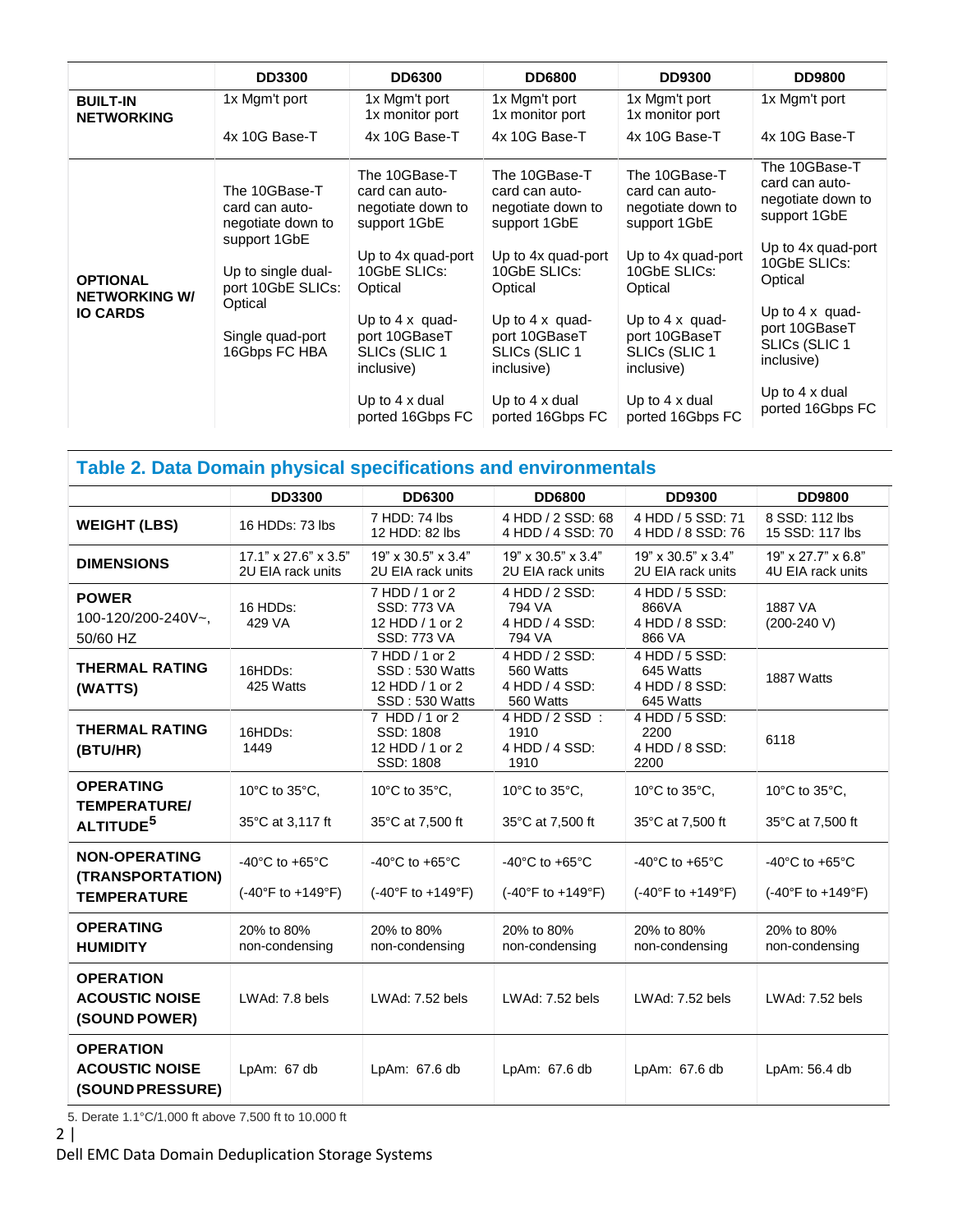| <b>Table 3. Data Domain controller regulatory approvals</b> |                                                                        |               |               |               |               |
|-------------------------------------------------------------|------------------------------------------------------------------------|---------------|---------------|---------------|---------------|
|                                                             | <b>DD3300</b>                                                          | <b>DD6300</b> | <b>DD6800</b> | <b>DD9300</b> | <b>DD9800</b> |
| <b>SAFETY</b>                                               | UL 60950-1, CSA 60950-1, EN 60950-1, IEC 60950-1, GS, SABS, GOST, IRAM |               |               |               |               |
| <b>EMISSIONS</b>                                            | FCC Class A, EN 55022, CISPR 22, VCCI, BSMI, MIC, ICES-003             |               |               |               |               |
| <b>IMMUNITY</b>                                             | EN 55024, CISPR 24                                                     |               |               |               |               |
| <b>POWER LINE</b><br><b>HARMONIS</b>                        | EN 61000-3-2                                                           |               |               |               |               |

## **Table 4. Data Domain Virtual Edition performance and capacity DD VE\* at 16 TB DD VE\* at 96 TB**

|                                                        | UU VE 41. 10 ID | <b>DU VE 41.90 ID</b> |
|--------------------------------------------------------|-----------------|-----------------------|
| <b>MAXIMUM THROUGHPUT</b>                              | Up to 2.1TB/hr  | Up to 4TB/hr          |
| <b>MAXIMUM THROUGHPUT</b><br>(DD BOOST)                | Up to 5.6TB/hr  | Up to 11.2TB/hr       |
| <b>LOGICAL CAPACITY</b>                                | Up to 800TB     | Up to 4.8PB           |
| <b>LOGICAL CAPACITY W/ DD</b><br><b>CLOUD TIER</b>     | Up to 2.4PB     | Up 14.8PB             |
| <b>MAX USABLE CAPACITY</b>                             | Up to 16TB      | Up to 96TB            |
| <b>MAX USABLE CAPACITY</b><br><b>W/DD CLOUD TIER**</b> | Up to 48\TB     | Up to 288TB           |

\*Throughput drawn running DD VE with 16 TB & 96 TB instances: Host server: 2x Intel Xeon CPU (6 Cores each) @ 2GHz, 128GB memory, 2x10GbE NIC; Storage: DAS with 3TB 7200RPM SAS Drives, RAID6, Battery Powered HBA Cache Enabled, Disk Cache Disabled

#### **\*\* DD VE Cloud support:**

DD VE can run on-prem or in the cloud up to 96 TB. DD VE runs on VMware, Hyper-V or KVM onprem, and on AWS, VMware Cloud, Azure, Google Cloud Platform, AWS GovCloud and Azure Government Cloud.

## **Software**

#### **Software features**

Global Compression™, Data Invulnerability Architecture, including inline verification and integrated dual disk parity RAID 6, snapshots, telnet, FTP, SSH, email alerts, scheduled capacity reclamation, Ethernet failover and aggregation, Link Aggregation Control Protocol (LACP), VLAN tagging, IP aliasing, Data Domain Boost, Data Domain Encryption, Data Domain Extended Retention, Data Domain Retention Lock, Data Domain Virtual Tape Library (VTL) (for open systems and IBMi operating environments). Available add-ons include: Data Domain Boost, Data Domain Cloud Tier for long-term retention, Data Domain Cloud Disater Recovery, and Data Domain Replicator.

#### **System management**

Data Domain Management Center, Data Domain System Manager, SNMP, and command line management interface.

#### **Data management**

NFS v3 over TCP, CIFS and DD Boost over 1 GbE or 10 GbE or Fibre Channel, tape library emulation (VTL) over Fibre Channel, and NDMP Tape Server.

## Data Domain rack

#### **Power configuration**

Single phase is standard, optional 3-phase.

Two power domains (base and extended), each redundant.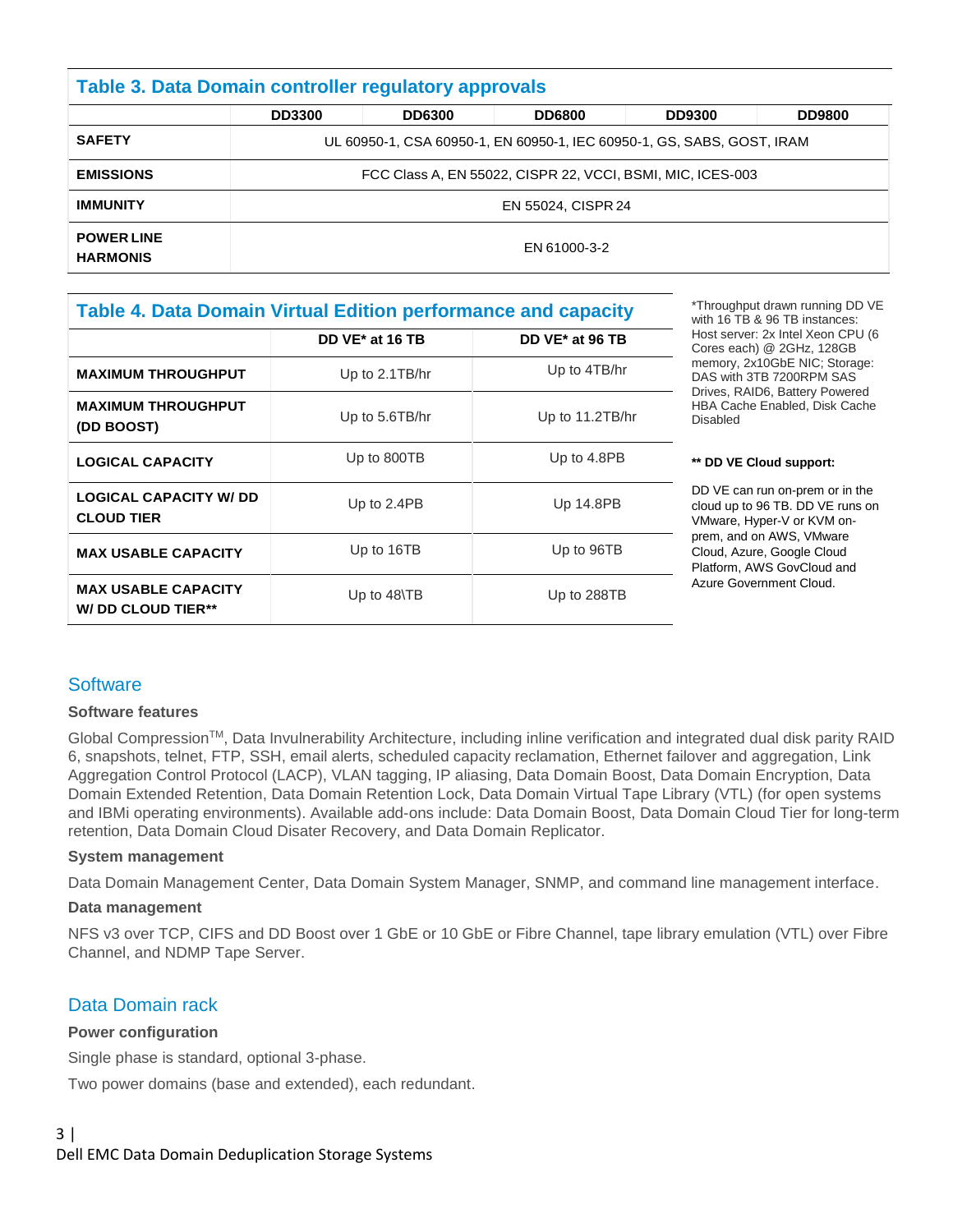#### **Power inlet count**

Either two (for redundant base configuration) or four (for redundant extended configuration).

#### **Plug types**

NEMA L6-30p or IEC 60309 332P6

#### **Power capacity**

200-240 V~, single-phase, 47-63 Hz 4,800 VA (base configuration) 9,600 VA (extended configuration)

#### **AC protection**

30 A site circuit breaker on each power domain

#### **Dimensions**

40U available rack capacity Height: 75 in (190.8 cm); Width: 24.0 in (61.1 cm); Depth: 39.0 in (99.2 cm) Weight: 380 lbs (173 kg) when empty

#### ES30 Expansion shelf

#### **External interface (host/expansion)**

Dual 4 lane 6 Gb/s serial attached SCSI II (SAS) ports per Link Control Card (LCC)— one for host and one for expansion

#### **Connector type**

SFF-8088 connectors (mini-SAS)

#### **SAS cable length**

Up to 5 meter

#### **Disk drives**

15-drive bays per ES30 expansion shelf, support low profile, one inch high, 3.5-inch form factor drives Drives Choices\* SAS (6 Gb/s), 3 TB or 2 TB, & 7200 RPM

#### **Dimensions**

Height: 5.25 in (13.34 cm) Width: 19.0 in (48.3 cm)

Depth: 14.0 in (35.56 cm)

Weight: 68 lbs (30.8 kg)

#### **Operational**

Power (VA): 280VA or 235W, (100-240V ~, 47 to 63 Hz)

Thermal Rating: 800 BTU/hr

Operating Temperature:

Ambient temperature:  $41^{\circ}$  F to  $104^{\circ}$  F (5° C to  $40^{\circ}$  C)

Temperature gradient:  $18^{\circ}$  F/hr ( $10^{\circ}$  C/hr)

Relative humidity extremes: 20% to 80% noncondensing

Elevation: -50 to 7500 ft (-16 to 2300 m)

Non-Operating (Transportation) Temperature:

Ambient temperature: -40 $^{\circ}$  F to 149 $^{\circ}$  F (-40 $^{\circ}$  C to 65 $^{\circ}$  F)

Temperature gradient: 45° F/hr (25°C/hr)

Relative humidity: 10% to 90% noncondensing

Elevation: -50 to 35,000 ft (-16 to 10,600 m)

#### 4 | Dell EMC Data Domain Deduplication Storage Systems